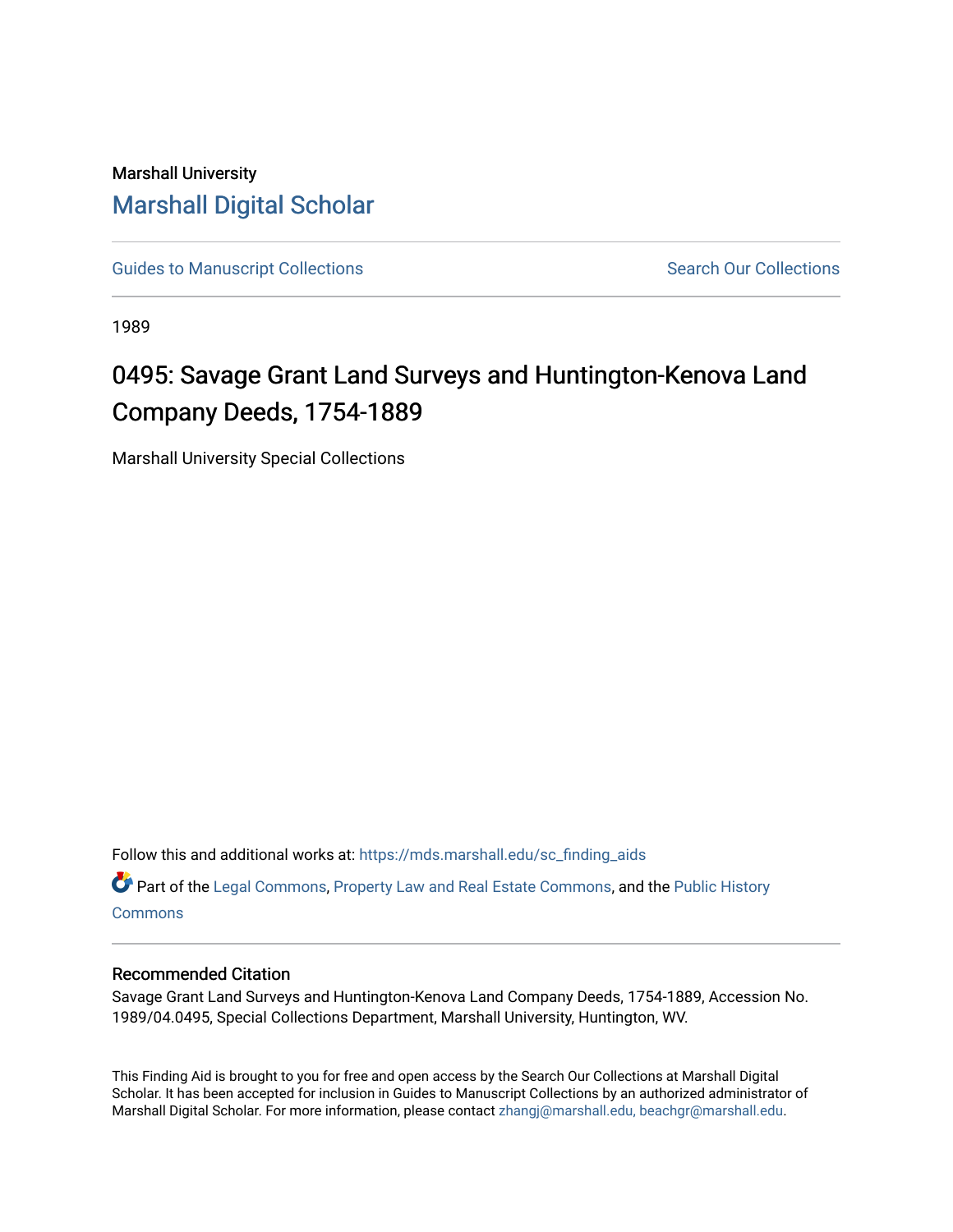#### **Savage Grant Land Surveys and Huntington-Kenova Land Company Deeds, 1754-1889**

ACC 1989/04.0495



Special Collections Department James E. Morrow Library Marshall University Huntington, West Virginia 2019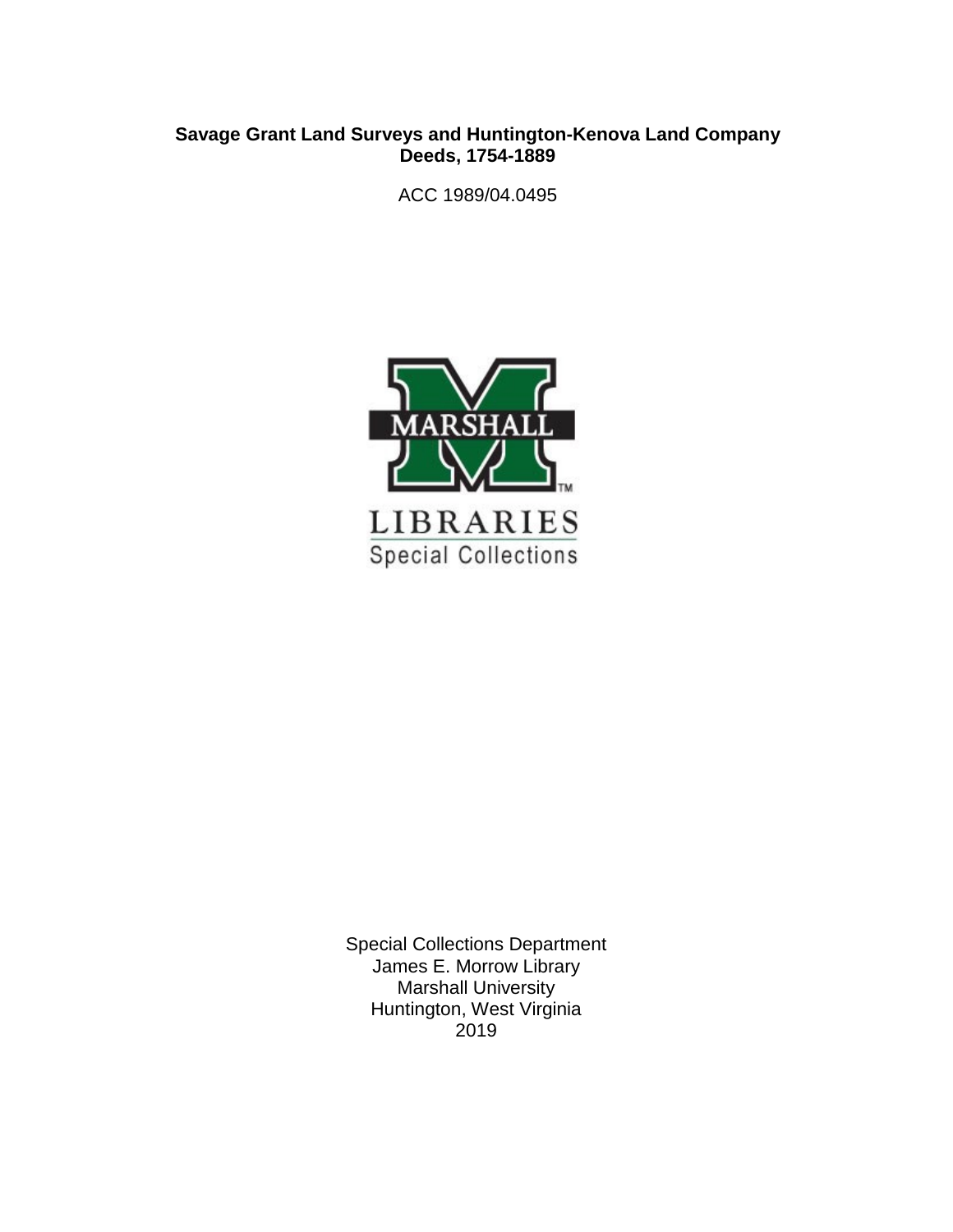#### **Collection Summary:**

Title: Savage Grant Land Surveys and Huntington-Kenova Land Company Deeds Span Dates:1754-1889 Creator: Edward Tupper Repository: Marshall University Special Collections, Morrow Library (Huntington, WV) Processed by: Elizabeth James, 2019 Accession Number: 1989/04.0495 Date Completed: June, 2019 Access to Collection: Open Extent: 2 volumes

### **Search Terms:**

Savage Land Grant Land surveys in West Virginia

#### **Biographical Notes:**

The Savage Grant was not for service in the Revolutionary War. Based on their service during the French & Indian War, (1754 to 1763) Virginia Governor John Dunmore in 1772 by authority of King George, granted over 28,000 acres to Captain John Savage and 59 other soldiers. The original grant read 28,627 acres. Previous Governor Dinwiddie made the original proclamation. The boundary ran along the Virginia, now West Virginia side of the Ohio River, beginning at Catletts Creek (now Catlettsburg, Kentucky) past the mouth of Big Sandy River up that river to Forks of Big Sandy (near present-day Fort Gay, West Virginia and Louisa, Kentucky) and included land on both sides of the Big Sandy. From mouth of Big Sandy grant continued up the Ohio River, passing mouth of Guyandotte River almost to Greenbottom. Savage never settled on his land, nor did most of the other soldiers. Many of them sold their land, others lost their grant because they did not make the required improvements to their property, and a few forfeited their grant for nonpayment of taxes.

In the late 1700's and early 1800's there were numerous boundary disputes. This was a result of a meeting of some of the grantees on the land in 1775, when they attempted to divide the tracts. When legal entanglements arose between some of the grantees or their heirs, a suit was brought before the chancery court at Staunton, Va. Staunton was the county seat of Augusta County which covered all the way to the Ohio River. The court empaneled a 5-member commission to divide and evaluate the land given in the grant. The commission hired Edward Tupper to conduct the survey. Tupper completed his work in 1814. He divided the grant into 61 parcels of approx 460 acres each, with Lot No. 1 at Louisa, Ky and ending with lot 61 near the Guyandotte River mouth. Lot 33 lies partly in Wayne County and part in Cabell County. In 1819 the court upheld the partitioning of the Savage Grant. This area now contains the cities of Huntington, Kenova, Ceredo, and Guyandotte.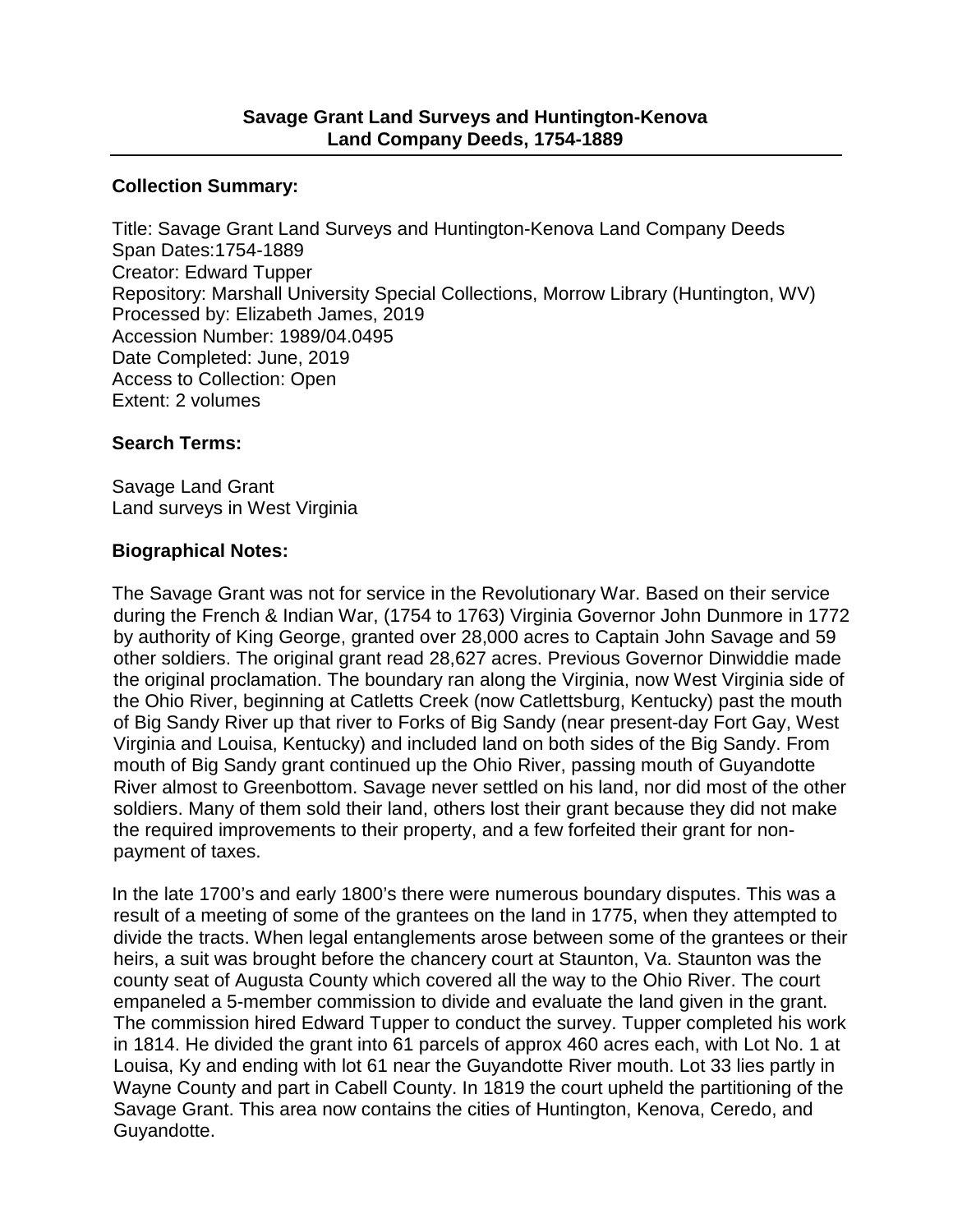#### **Scope and Content:**

This collection consists of two volumes: one containing deeds and wills related to the Savage land grant and its legacy, and the other contains a detailed description of plots found within the grant, both compiled by George S. Wallace. These items are of uncertain provenance, but appear to be from the early  $19<sup>th</sup>$  century.

#### **Processing Notes:**

This collection was already processed at the time the finding aid was created.

#### **Preferred Citation:**

Savage Grant Land Surveys and Huntington-Kenova Land Company Deeds, Accession No. 1989/04.0495, Special Collections Department, Marshall University, Huntington, WV.

#### **Access and Use:**

For more information or to use any collection, contact: Special Collections, Morrow Library Marshall University One John Marshall Drive Huntington, WV 25755 (304) 696-2343 [speccoll@marshall.edu](mailto:speccoll@marshall.edu)